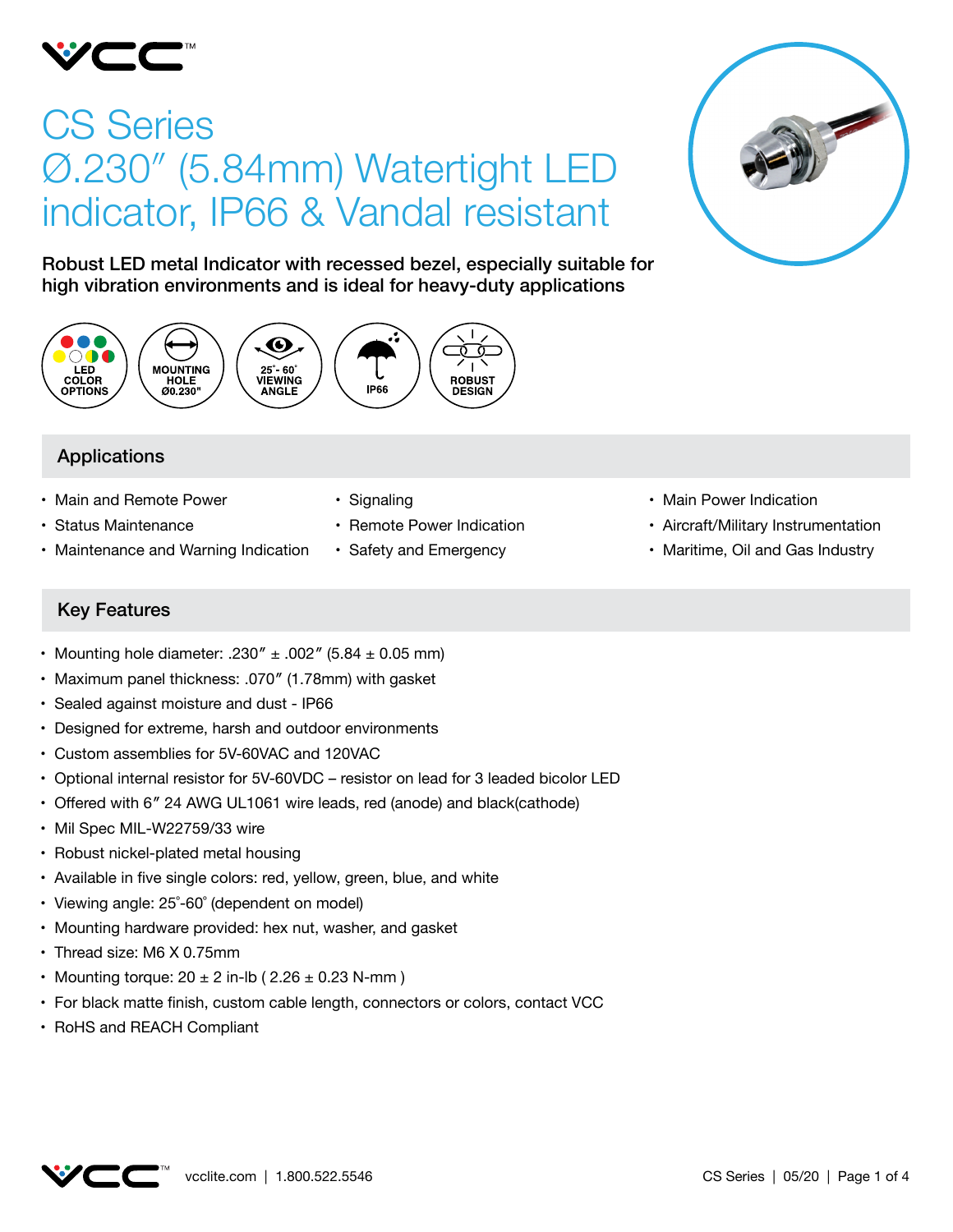# Ordering Data





#### Example: **CS-1-2702-9909-I**

CS Nickel Finish, Wire Leads, Red LED 12 Volt, IP66

#### **LED Specification Chart** Electrical and Optical Characteristics (TA = 25°C)

| <b>LED Part</b><br>Numbers | Color | Luminous<br>Intensity (mcd)<br>Typ. $@$ IF $(mA)$ | VF Typ.<br>@IF(mA) | Viewing<br>Angle<br>$(2\theta^{1/2})$ | Peak<br>Wavelength<br>(nm) |
|----------------------------|-------|---------------------------------------------------|--------------------|---------------------------------------|----------------------------|

#### **Resistor Chart** Operating Specification

| Resistor<br>Value Code | Voltage        | Current<br>(mA) | Resistor Value (Ohms)<br>Green, Yellow Red,<br><b>Bicolor LED</b> | Resistor Value (Ohms)<br>Blue, White LED |
|------------------------|----------------|-----------------|-------------------------------------------------------------------|------------------------------------------|
| 0000                   | $\overline{c}$ | 20              | None                                                              | Not Available                            |
| 9907                   | 5              | 20              | 150                                                               |                                          |
| 9922                   | 5              | 20              |                                                                   | 65                                       |
| 9908                   | 12             | 20              | 511                                                               |                                          |
| 9909                   | 12             | 20              |                                                                   | 357                                      |
| 9910                   | 24             | 20              | 1100                                                              |                                          |
| 9911                   | 24             | 20              |                                                                   | 953                                      |
| 9912                   | 48             | 9               | 4870                                                              |                                          |
| 9913                   | 48             | $\overline{9}$  |                                                                   | 4350                                     |
| 9914                   | 60             | $\overline{7}$  | 8250                                                              |                                          |
| 9915                   | 60             | $\overline{7}$  |                                                                   | 7500                                     |
| 9920                   | 120VAC         | 8               | 6490                                                              | Contact VCC                              |

#### **SINGLE COLOR**

| 2702 | Red         | 299.0  | 20 | 1.85 | 20 | $60^\circ$ | 660 |
|------|-------------|--------|----|------|----|------------|-----|
| 2700 | Green       | 199.0  | 20 | 2.1  | 20 | $60^\circ$ | 574 |
| 2701 | Yellow      | 219.0  | 20 | 2.0  | 20 | $60^\circ$ | 590 |
| 8711 | <b>Blue</b> | 2300.0 | 20 | 3.5  | 20 | $25^\circ$ | 470 |
| 8712 | White       | 250.0  | 20 | 3.6  | 20 | $30^\circ$ | N/A |

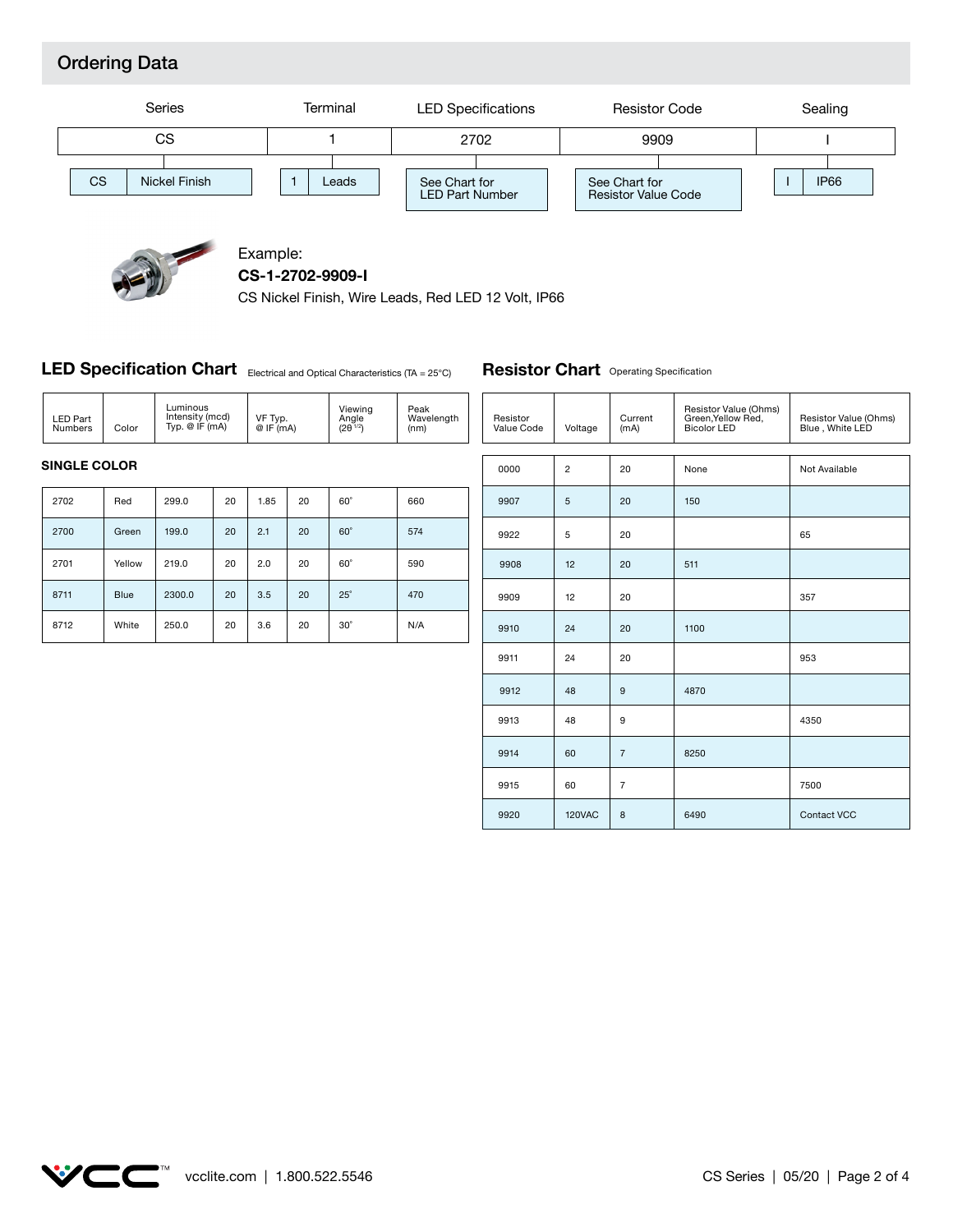## Product Dimensions

#### **CS Series**



#### **Recommended Mounting Hole**



#### **Notes:**

- 1. All dimensions are in inches [millimeters]
- 2. Tolerance is  $\pm$  0.005 [0.12] unless otherwise noted.
- 3. The specifications, characteristics and technical data described in the datasheet are subject to change without prior notice.
- 4. \*AC version has an external diode with heat shrink tube on black wire except with bipolar leds